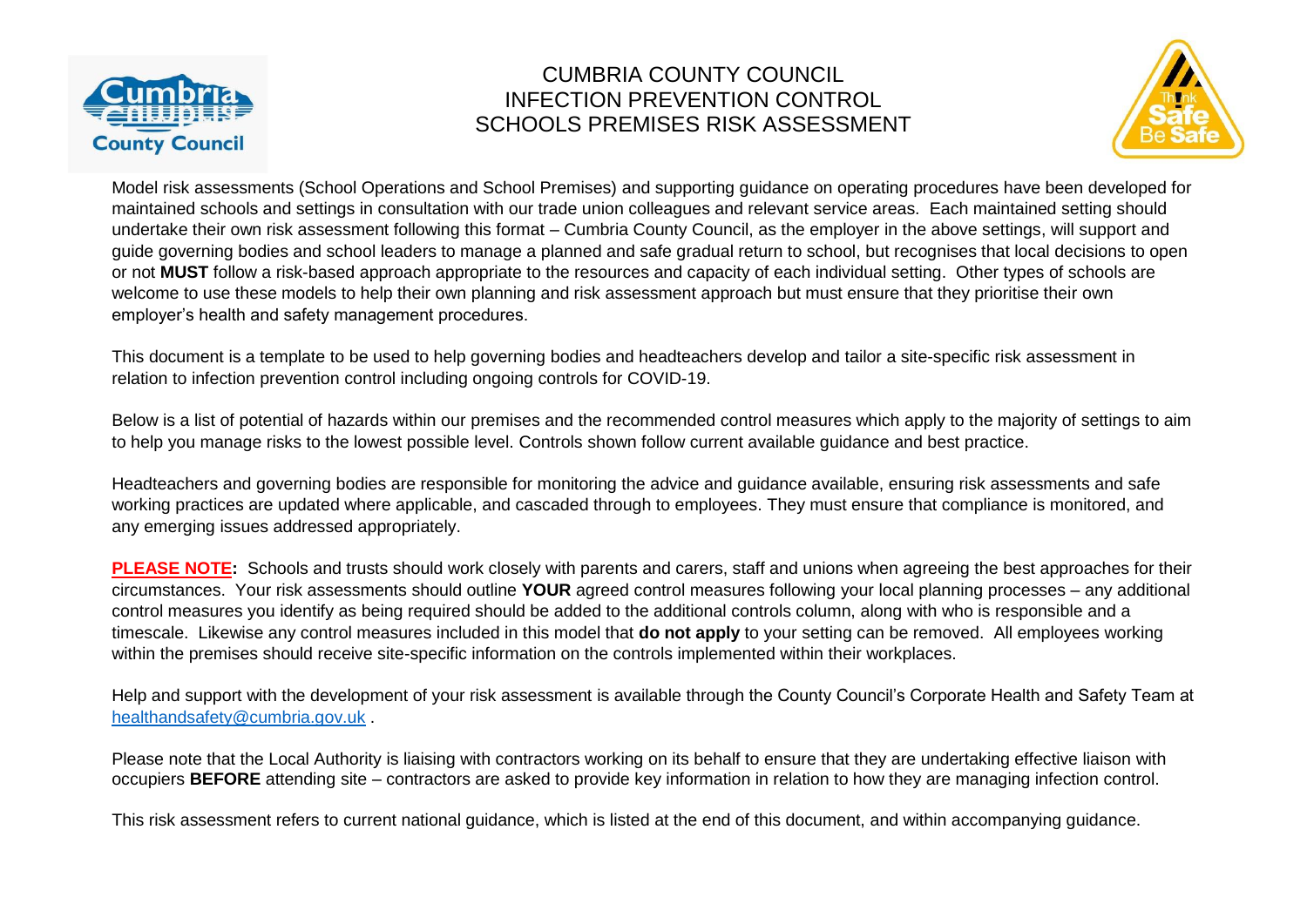



#### **Likelihood:**

**Very unlikely, e.g. 1 in 1,000,000 chance of it happening Unlikely, e.g. 1 in 100,000 chance of it happening Possible, e.g. likely to occur during standard operations Likely, e.g. has been known to happen before Very likely, e.g. it is almost certain that something will happen**

| Severity:          |                                                       |
|--------------------|-------------------------------------------------------|
| Insignificant      | No injury                                             |
| <b>Minor</b>       | Minor injuries requiring first aid                    |
| <b>Moderate</b>    | First aid/RIDDOR reportable incident                  |
| <b>Major</b>       | Serious injury/hospital attendance                    |
| <b>Most severe</b> | Disabling injury, long term ill-health<br>or fatality |

#### **15-25 Unacceptable**.

Stop activity **and make immediate improvements**

#### **6-12 Tolerable**

Look to improve within a specified timescale

#### **1-5 Acceptable**

No further action, but ensure controls are maintained

|            | <b>Severity</b> |                 |                |                  |               |               |  |  |
|------------|-----------------|-----------------|----------------|------------------|---------------|---------------|--|--|
|            |                 | 1               | $\mathbf{2}$   | 3                | 4             | 5             |  |  |
|            |                 | Insignificant   | <b>Minor</b>   | <b>Moderate</b>  | <b>Major</b>  | <b>Most</b>   |  |  |
|            |                 |                 |                |                  |               | <b>Severe</b> |  |  |
|            | 5               | 5               | 10             | 15               | 20            | 25            |  |  |
|            | <b>Very</b>     | <b>Low Risk</b> | <b>Medium</b>  | <b>High Risk</b> | <b>High</b>   | <b>High</b>   |  |  |
|            | <b>Likely</b>   |                 | <b>Risk</b>    |                  | <b>Risk</b>   | <b>Risk</b>   |  |  |
|            | 4               | $\overline{4}$  | 8              | 12               | 16            | 20            |  |  |
|            | <b>Likely</b>   | <b>Low Risk</b> | <b>Medium</b>  | <b>Medium</b>    | <b>High</b>   | <b>High</b>   |  |  |
| Likelihood |                 |                 | <b>Risk</b>    | <b>Risk</b>      | <b>Risk</b>   | <b>Risk</b>   |  |  |
|            | $\mathbf{3}$    | 3               | 6              | 9                | 12            | 15            |  |  |
|            | <b>Possible</b> | <b>Low Risk</b> | <b>Medium</b>  | <b>Medium</b>    | <b>Medium</b> | <b>High</b>   |  |  |
|            |                 |                 | <b>Risk</b>    | <b>Risk</b>      | <b>Risk</b>   | <b>Risk</b>   |  |  |
|            | $\overline{2}$  | $\overline{2}$  | 4              | 6                | 8             | 10            |  |  |
|            | <b>Unlikely</b> | <b>Low Risk</b> | Low            | <b>Medium</b>    | <b>Medium</b> | <b>Medium</b> |  |  |
|            |                 |                 | <b>Risk</b>    | <b>Risk</b>      | <b>Risk</b>   | <b>Risk</b>   |  |  |
|            | 1               |                 | $\overline{2}$ | 3                | 4             | 5             |  |  |
|            | <b>Very</b>     | <b>Low Risk</b> | Low            | <b>Low Risk</b>  | Low           | Low           |  |  |
|            | <b>Unlikely</b> |                 | <b>Risk</b>    |                  | <b>Risk</b>   | <b>Risk</b>   |  |  |
|            |                 |                 |                |                  |               |               |  |  |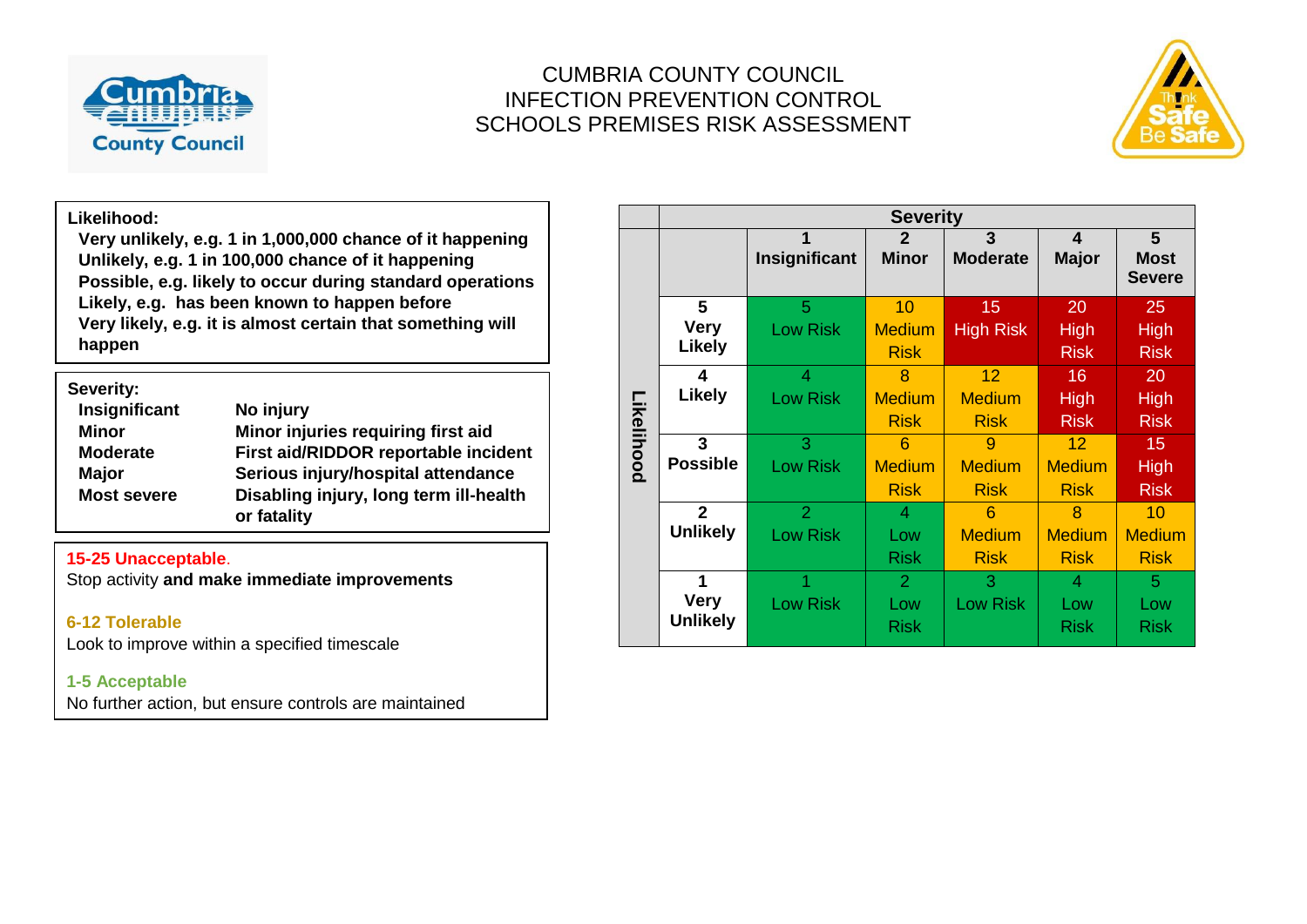



| <b>RA</b> reference                                                                                                                                                                                                                                                         | Version 3:1                                                                                                                                                                                                                                                                                                                                         | <b>Activity description</b> | Infection prevention and control -<br>during COVID-19 pandemic                                                                                                                                                             |  |  |  |  |
|-----------------------------------------------------------------------------------------------------------------------------------------------------------------------------------------------------------------------------------------------------------------------------|-----------------------------------------------------------------------------------------------------------------------------------------------------------------------------------------------------------------------------------------------------------------------------------------------------------------------------------------------------|-----------------------------|----------------------------------------------------------------------------------------------------------------------------------------------------------------------------------------------------------------------------|--|--|--|--|
| <b>Assessment date</b>                                                                                                                                                                                                                                                      | 22/8/21                                                                                                                                                                                                                                                                                                                                             | Assessor name               | Mrs. A Clarricoats                                                                                                                                                                                                         |  |  |  |  |
| <b>Assessment team members</b>                                                                                                                                                                                                                                              | Mrs. A Clarricoats<br>Mr. G Saldanha                                                                                                                                                                                                                                                                                                                | <b>Planned review date</b>  | As and when necessary (reviewed to<br>reflect any changes in National<br>Guidance)                                                                                                                                         |  |  |  |  |
| Location                                                                                                                                                                                                                                                                    | Lanercost CE Primary School                                                                                                                                                                                                                                                                                                                         | Number of people exposed    | 69 FTE pupils 5 Nursery 10 staff                                                                                                                                                                                           |  |  |  |  |
| <b>Overall residual risk level</b><br>following implementation of<br>effective control measures                                                                                                                                                                             | <b>Medium risk</b><br><b>Step 4 of the Government Roadmap</b><br>came into force on Monday July 19th,<br>2021<br>Professionals in Public Health, Health and<br>Safety and LA services will continue<br>to work closely with recognised trade<br>union colleagues to promote safe working<br>procedures, suitable safety controls and<br>limit risk. | People exposed              | All employees<br><b>Pupils</b><br><b>Visitors</b><br>Contractors<br>Members of the public<br>Vulnerable children/adults<br>Persons with pre-existing medical<br>conditions<br><b>First aiders</b><br>New/expectant mothers |  |  |  |  |
|                                                                                                                                                                                                                                                                             | DfE helpline 0800 046 8687 (select option 1 for advice on action to take in response to a positive case)                                                                                                                                                                                                                                            |                             |                                                                                                                                                                                                                            |  |  |  |  |
| <b>Assessment last updated</b>                                                                                                                                                                                                                                              | 22/8/21                                                                                                                                                                                                                                                                                                                                             | Is this an acceptable risk? | <b>Yes</b>                                                                                                                                                                                                                 |  |  |  |  |
| Training: All staff will receive training and information proportionate and relevant to the activity that is being undertaken.<br>Monitor and review. This rick assossment and its implementation will be menitored on at legat a weekly basis and will take asseunt of any |                                                                                                                                                                                                                                                                                                                                                     |                             |                                                                                                                                                                                                                            |  |  |  |  |

**Monitor and review:** This risk assessment and its implementation will be monitored on at least a weekly basis and will take account of any new or updated guidance and ensure that the control measures remain relevant and effective.

**Communication and consultation:** Regular updates will be provided to all staff thorough team meetings/staff bulletins – feedback and comments will be welcomed. Copies of this risk assessment will be available on our school website.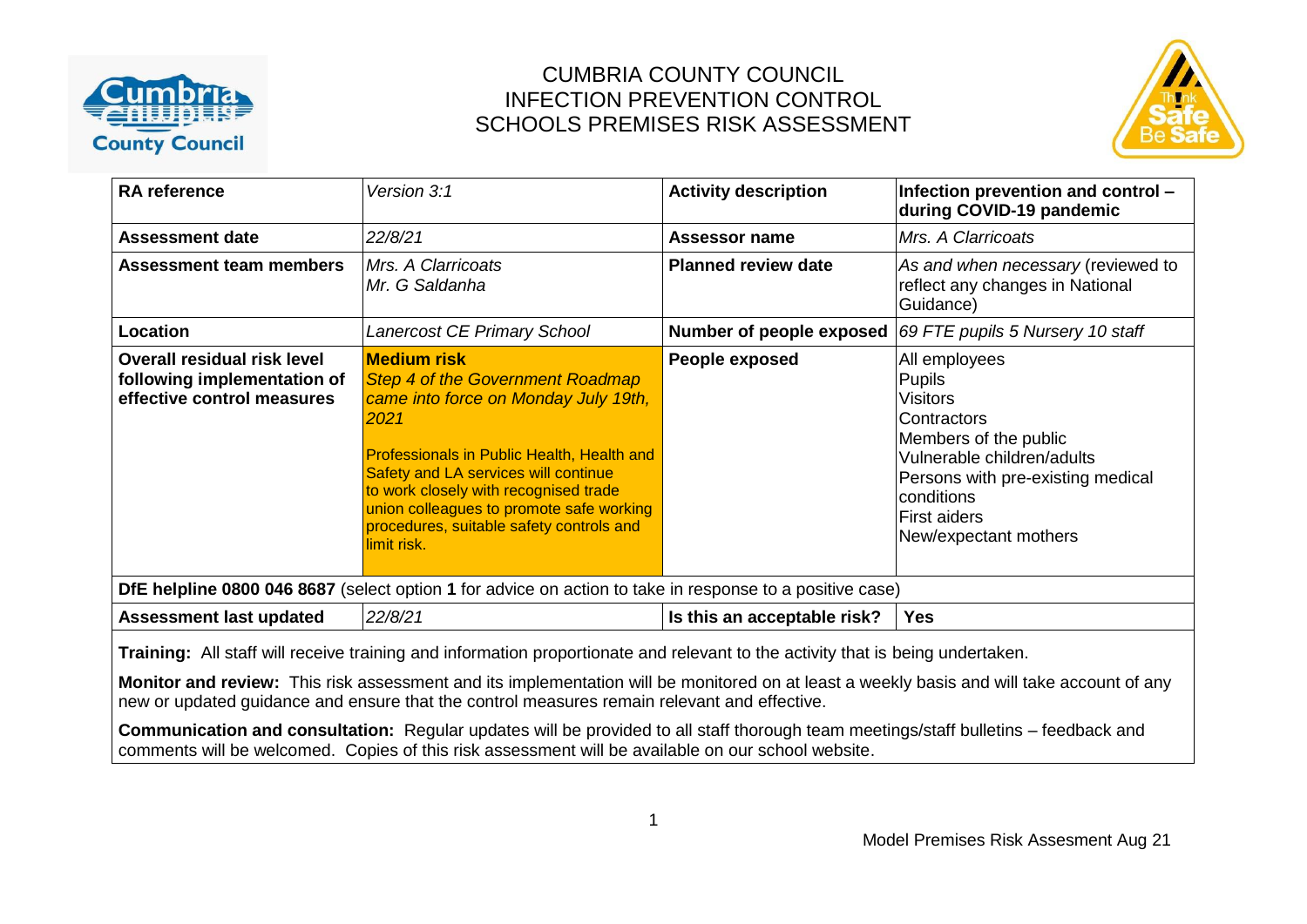



| <b>Hazard description</b><br>and how people are at risk                        | risk | Potential Current control measures (those that are Additional control measures<br>in place)                                                                                                                                                                                                                                                                                                                                                                                                                                                                                                                                                                                                                                                                                                                    | (to be identified and<br>implemented)                                                                                                       | <b>Residual</b><br>risk            | <b>Action</b><br>details by<br>whom by<br>when |
|--------------------------------------------------------------------------------|------|----------------------------------------------------------------------------------------------------------------------------------------------------------------------------------------------------------------------------------------------------------------------------------------------------------------------------------------------------------------------------------------------------------------------------------------------------------------------------------------------------------------------------------------------------------------------------------------------------------------------------------------------------------------------------------------------------------------------------------------------------------------------------------------------------------------|---------------------------------------------------------------------------------------------------------------------------------------------|------------------------------------|------------------------------------------------|
| <b>Hazards in relation to</b><br>spread of COVID-19 in<br>educational settings |      | We will continue to follow national and<br>$\mathbb{R}$<br>local government guidance, HR and<br>Public Health advice in respect of staff<br>returning to the workplace.<br>We will continue to plan for safe<br>occupancy/staff ratios in the event that<br>temporary measures are reintroduced<br>such as social distancing and reduced<br>classroom numbers.<br>We continue to review, amend, update<br>and communicate our school's<br><b>Operations Risk Assessment.</b><br>Our Induction/Staff Handbook has been<br>updated to include information and<br>guidance on dealing with the current<br>COVID-19 pandemic.<br>Catch it Kill it Bin it Posters are<br>prominently displayed around the<br>building.<br>The out-of-hours contact number for the<br>П<br>Local Authority is prominently displayed. | We may reintroduce<br>bubbles for temporary<br>periods to reduce mixing<br>between groups in the<br>event of a local outbreak<br>situation. | $3 \times 3$<br>9<br><b>Medium</b> | $ASC -$<br>1/9/21                              |
| <b>Re-occupation</b>                                                           |      | Premises/H&S inspections and required<br>statutory checks/inspections (buildings<br>and outdoor areas inspections have been                                                                                                                                                                                                                                                                                                                                                                                                                                                                                                                                                                                                                                                                                    | <b>Annual School Premises</b><br><b>H&amp;S inspection checklist</b>                                                                        | $2 \times 2$<br>4<br>Low           | $ASC -$<br>1/9/21                              |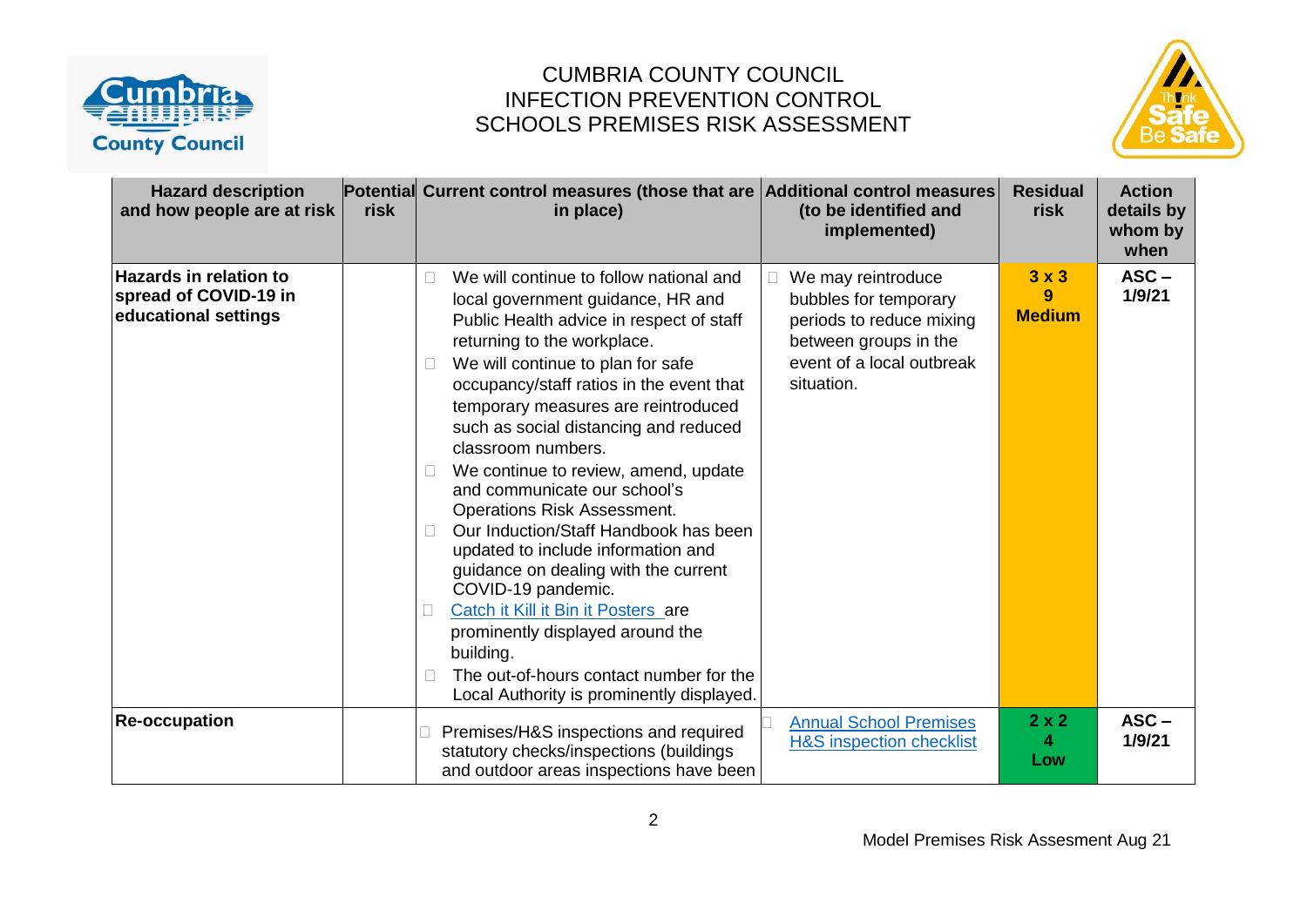



| <b>Hazard description</b><br>and how people are at risk                                      | risk | Potential Current control measures (those that are Additional control measures<br>in place)                                                                                                                                                                                          | (to be identified and<br>implemented) | <b>Residual</b><br>risk  | <b>Action</b><br>details by<br>whom by<br>when |
|----------------------------------------------------------------------------------------------|------|--------------------------------------------------------------------------------------------------------------------------------------------------------------------------------------------------------------------------------------------------------------------------------------|---------------------------------------|--------------------------|------------------------------------------------|
| Control of premises-related<br>hazards<br><b>School premises/</b><br>building-related health |      | completed prior to the setting re-<br>opening).<br>Essential remedial actions have been<br>undertaken to ensure that the premises<br>and outdoor areas are safe.                                                                                                                     |                                       |                          |                                                |
| and safety<br>management/outdoor<br>spaces/ fixed/mobile<br>equipment                        |      | <b>Water systems</b><br>Suitable remedial actions have<br>taken place to ensure that water<br>systems are fit for use with<br>legionella/water hygiene controls in<br>place.<br>Kitchen equipment and seldom-<br>П<br>used outlets are included in flushing<br>and cleaning regimes. |                                       | $2 \times 2$<br>4<br>Low | $ASC -$<br>1/9/21                              |
|                                                                                              |      | <b>Gas and electrical systems</b><br>Electrical safety checks have been<br>carried out and systems are safe to<br>operate.                                                                                                                                                           |                                       | $2 \times 2$<br>4<br>Low | $ASC -$<br>1/9/21                              |
|                                                                                              |      | Fire safety management systems<br>Fire safety management systems<br>П<br>have been checked, fire alarms,<br>emergency lighting, fire safety<br>equipment are in place and<br>functional.                                                                                             |                                       | $2 \times 2$<br>4<br>Low | $ASC -$<br>1/9/21                              |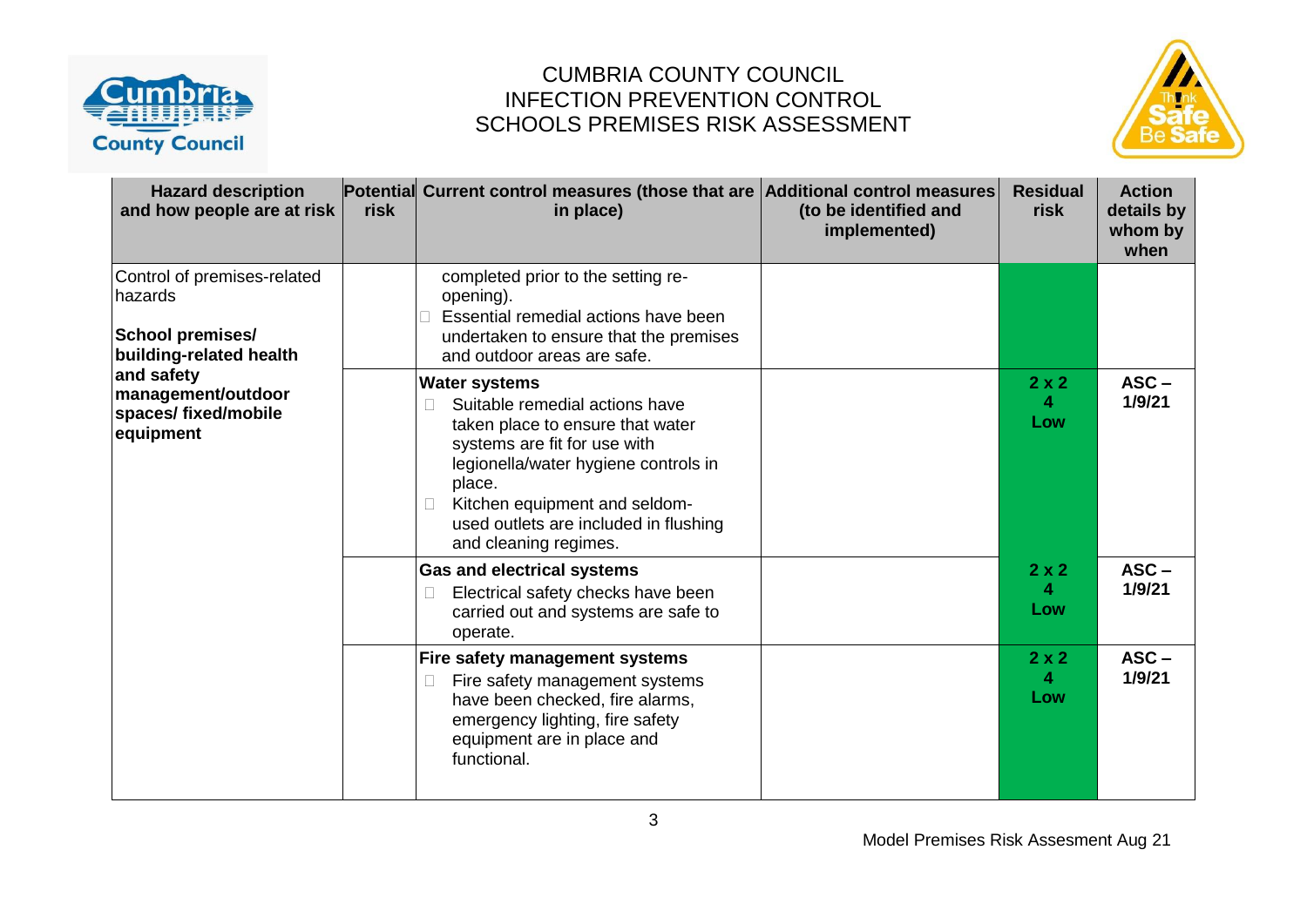



| <b>Hazard description</b><br>and how people are at risk | risk | Potential Current control measures (those that are Additional control measures<br>in place)                                                                                                                                                                                                                                                                                                                                | (to be identified and<br>implemented)                                                                                                                                                                                      | <b>Residual</b><br>risk  | <b>Action</b><br>details by<br>whom by<br>when |
|---------------------------------------------------------|------|----------------------------------------------------------------------------------------------------------------------------------------------------------------------------------------------------------------------------------------------------------------------------------------------------------------------------------------------------------------------------------------------------------------------------|----------------------------------------------------------------------------------------------------------------------------------------------------------------------------------------------------------------------------|--------------------------|------------------------------------------------|
|                                                         |      | Fire risk assessment and<br>emergency evacuation procedures<br>are reviewed and in place with any<br>changes to fire escape routes<br>communicated to all staff.<br>Fire drills will continue in line with<br>normal procedures.                                                                                                                                                                                           | In the event of the<br>reintroduction of any<br>restrictions we will<br>continue to endeavour to<br>maintain social distancing<br>at assembly points.                                                                      |                          |                                                |
|                                                         |      | <b>Asbestos monitoring</b><br>No asbestos present                                                                                                                                                                                                                                                                                                                                                                          | N/A<br>П                                                                                                                                                                                                                   | N/A                      | $ASC -$<br>1/9/21                              |
|                                                         |      | <b>Security systems</b><br>Security systems have been<br>checked and are operational.                                                                                                                                                                                                                                                                                                                                      |                                                                                                                                                                                                                            | $2 \times 2$<br>4<br>Low | $ASC -$<br>1/9/21                              |
| <b>Poor ventilation and</b><br>heating issues           |      | The building will remain well-<br>Ш<br>ventilated where possible using<br>natural ventilation.<br>Classroom windows and doors will<br>$\mathbb{R}^n$<br>be kept partially open to allow<br>acceptable ventilation whilst<br>maintaining a reasonable<br>temperature as required by the<br>Workplace (Health, Safety and<br>Welfare) Regulations.<br>Classroom windows will be opened<br>wider during breaks and lunchtimes | We will open high<br>level windows where<br>possible.<br>The fire doors of all<br>unoccupied rooms will<br>remain closed when<br>rooms are empty.<br>Where classroom<br>Г<br>doors are not fire<br>doors, they can be left | $2 \times 2$<br>4<br>Low | $ASC -$<br>1/9/21                              |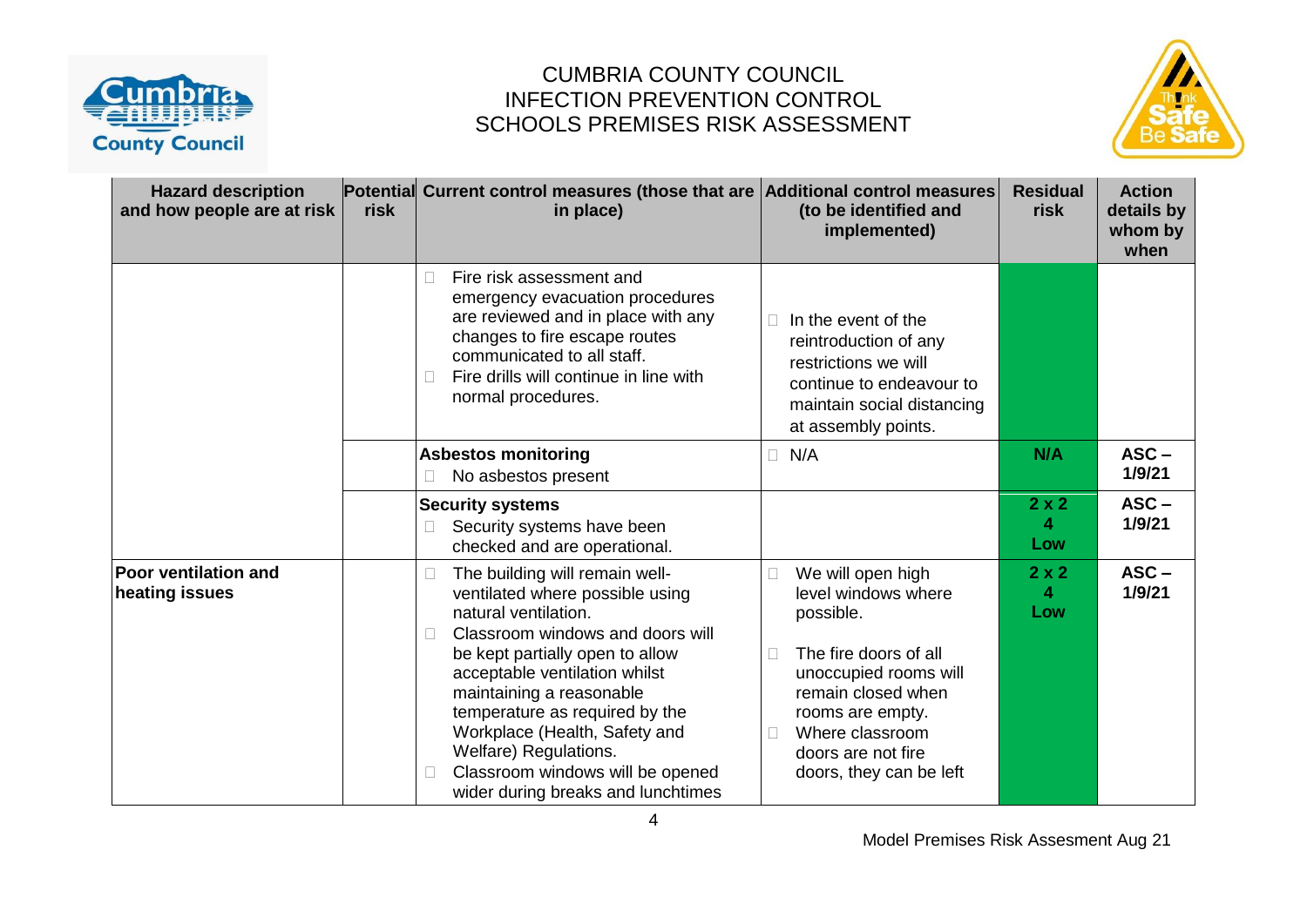



| <b>Hazard description</b><br>and how people are at risk | risk | Potential Current control measures (those that are Additional control measures<br>in place)                                                                                                                                                                                                                                                                                                                                                                                                                                                                               | (to be identified and<br>implemented) | <b>Residual</b><br>risk  | <b>Action</b><br>details by<br>whom by<br>when |
|---------------------------------------------------------|------|---------------------------------------------------------------------------------------------------------------------------------------------------------------------------------------------------------------------------------------------------------------------------------------------------------------------------------------------------------------------------------------------------------------------------------------------------------------------------------------------------------------------------------------------------------------------------|---------------------------------------|--------------------------|------------------------------------------------|
|                                                         |      | when the rooms are empty, to air<br>the rooms.<br>Heaters will be operating to<br>$\mathbb{R}^n$<br>maintain a reasonable temperature<br>during cold spells, and we will<br>encourage staff and pupils to wear<br>extra layers and warmer clothing.<br>We will continue to follow HSE<br>guidance and CIBSE guidance<br>regarding ventilation and air<br>conditioning.                                                                                                                                                                                                    | open during break<br>times.<br>$\Box$ |                          |                                                |
| Lack of cleaning/<br>hygiene/waste<br>management        |      | Supplies of hand sanitiser (60% alcohol)<br>are available at all entrance points and<br>where there are no sinks.<br>We will continue to follow the<br>government guidance Cleaning of non-<br>healthcare settings outside the home<br>and ensure that regular cleaning<br>continues.<br>In the event of an outbreak or where<br>necessary, we will agree on additional<br>resources/cleaning regimes to ensure<br>robust cleaning, including high contact<br>touch points, is carried out.<br>We maintain a supply of cleaning<br>materials that are stored away safely. |                                       | $2 \times 2$<br>4<br>Low | $ASC -$<br>1/9/21                              |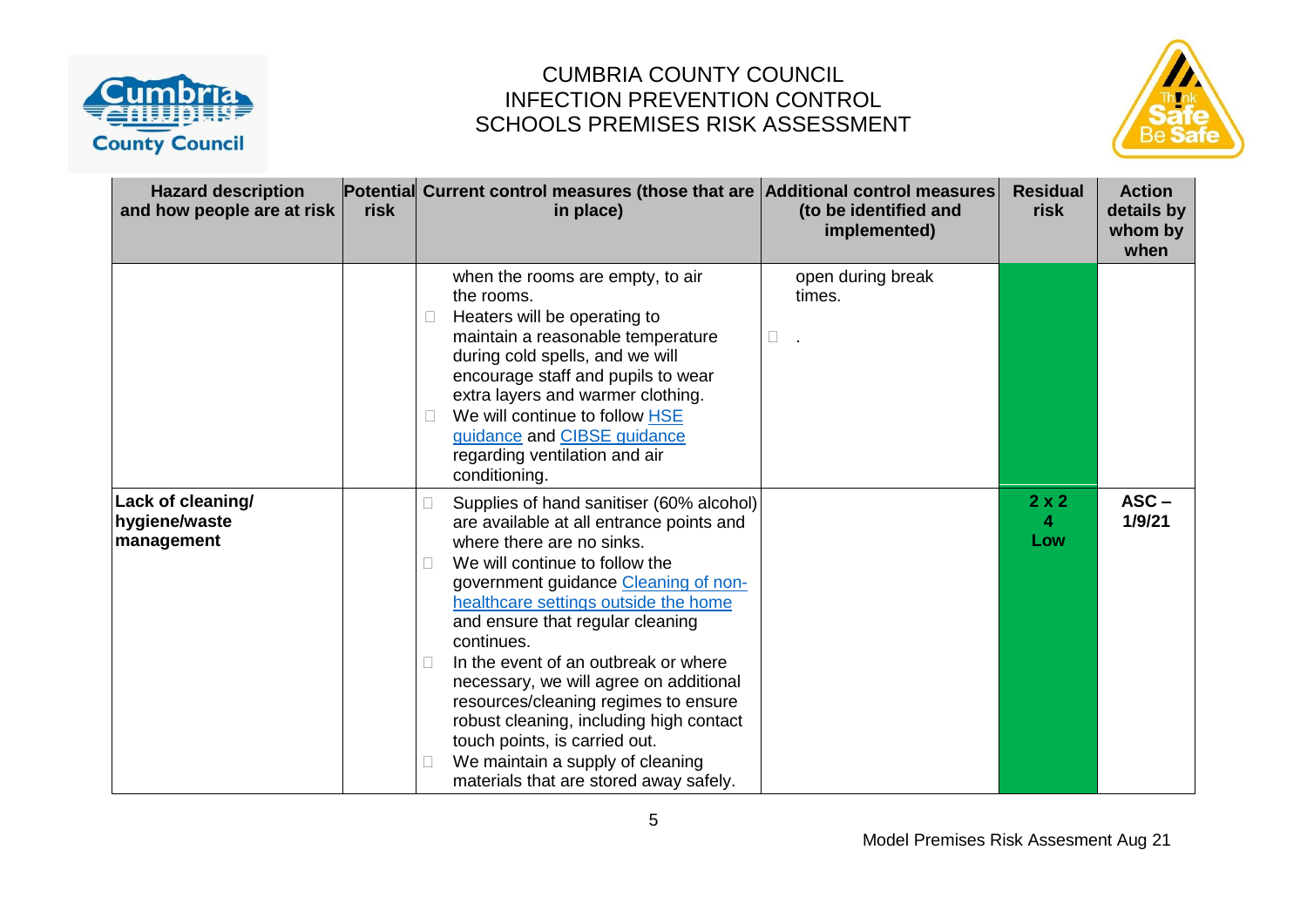



| <b>Hazard description</b><br>and how people are at risk                                                             | risk | Potential Current control measures (those that are Additional control measures<br>in place)                                                                                                                                                                                                                                                                                                                                                                                                                                                          | (to be identified and<br>implemented)                                                                | <b>Residual</b><br>risk  | <b>Action</b><br>details by<br>whom by<br>when |
|---------------------------------------------------------------------------------------------------------------------|------|------------------------------------------------------------------------------------------------------------------------------------------------------------------------------------------------------------------------------------------------------------------------------------------------------------------------------------------------------------------------------------------------------------------------------------------------------------------------------------------------------------------------------------------------------|------------------------------------------------------------------------------------------------------|--------------------------|------------------------------------------------|
|                                                                                                                     |      | We have safety data sheets for all of<br>our cleaning products.<br>Kitchen and/or food preparation areas<br>will be deep-cleaned prior to the<br>resumption of any food preparation.<br>Safe systems of work have been<br>developed locally to ensure<br>appropriate measures are in place<br>for laundering, cleaning, and<br>decontamination of soiled items<br>and/or equipment.<br>Arrangements are in place for the<br>disposal of clinical waste and<br>general lidded bins provided where<br>required.<br>Pest control measures are in place. |                                                                                                      |                          |                                                |
| <b>Access and egress</b><br>Controlling the risks from<br>visitors to premises including<br>contractors/ deliveries |      | We will update our website together<br>with local cascade of clear guidance for<br>parents on the precautions and sites<br>rules to be followed.<br>Non-essential visits are at the discretion<br>of the headteacher/manager.<br>Essential visits will be strictly managed<br>on a case-by-case basis.<br>Effective contractor management<br>procedures are in place to manage                                                                                                                                                                       | We will carry out 'end of<br>day' security checks to<br>ensure that all windows<br>have been closed. | $2 \times 2$<br>4<br>Low | $ASC -$<br>1/9/21                              |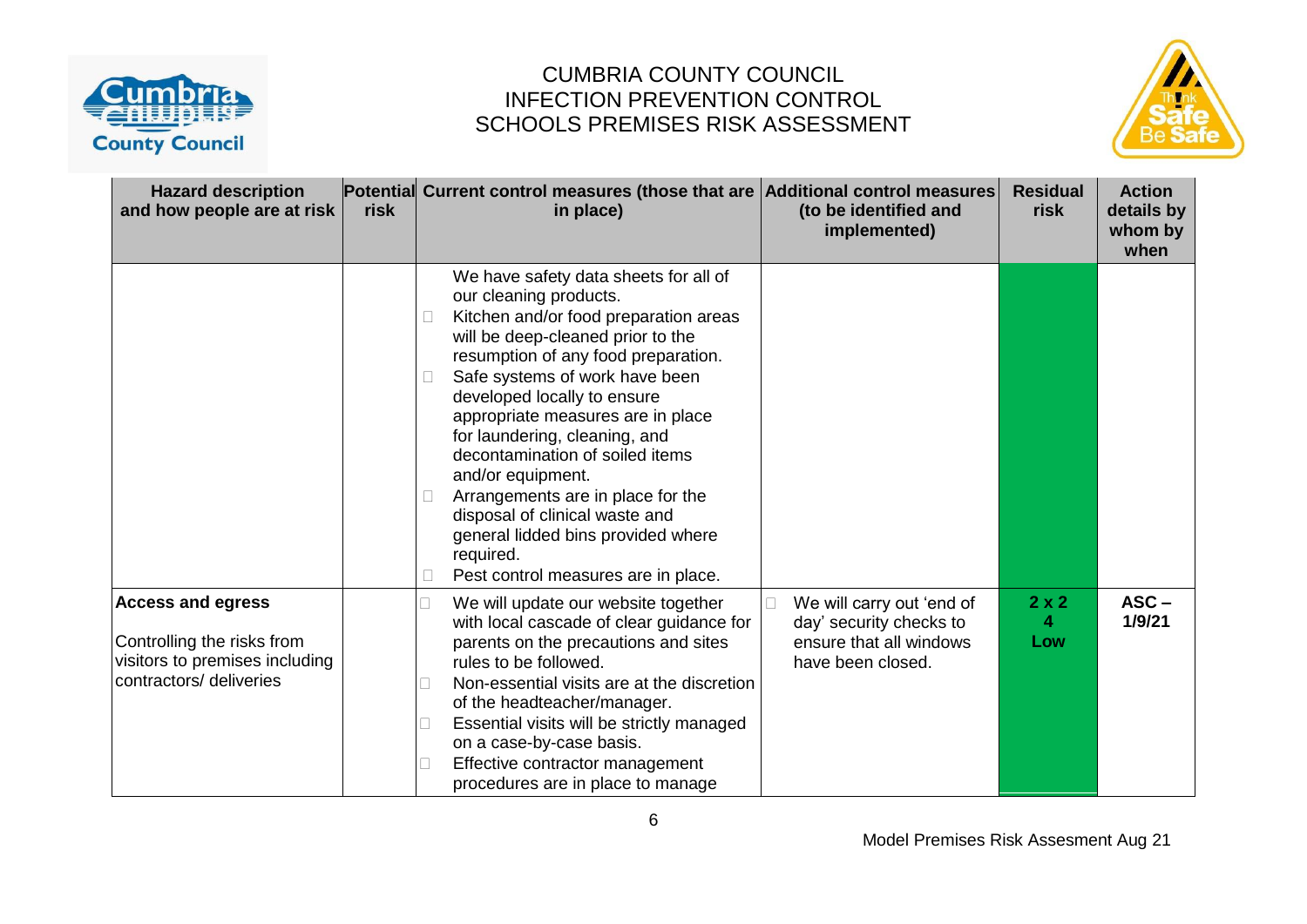



| <b>Hazard description</b><br>and how people are at risk | <b>risk</b> | Potential Current control measures (those that are Additional control measures<br>in place)                                                                                                                     | (to be identified and<br>implemented)                                                                                       | <b>Residual</b><br>risk  | <b>Action</b><br>details by<br>whom by<br>when |
|---------------------------------------------------------|-------------|-----------------------------------------------------------------------------------------------------------------------------------------------------------------------------------------------------------------|-----------------------------------------------------------------------------------------------------------------------------|--------------------------|------------------------------------------------|
|                                                         |             | access for essential works/statutory<br>maintenance/testing.<br>Delivery drop-off points have been<br>agreed and will remain in place until<br>further notice.                                                  |                                                                                                                             |                          |                                                |
| <b>Toilets</b>                                          |             | We will ensure sufficient supplies of<br>soap and paper towels<br>Appropriate signage is displayed in<br>toilets to remind about regular<br>handwashing and good hygiene and to<br>use the waste bins provided. |                                                                                                                             | $2 \times 2$<br>4<br>Low | $ASC -$<br>1/9/21                              |
| <b>Lack of suitable PPE</b>                             |             | Where required PPE will be made<br>available through the Call Centre.                                                                                                                                           | Where required contact the<br>call centre to order PPE<br>0800 783 1967 (manned from<br>09:00 - 17:00 Monday to<br>Friday). |                          | $ASC -$<br>1/9/21                              |

| To be completed by the individual undertaking the risk assessment and by the headteacher: |                    |            |             |  |  |
|-------------------------------------------------------------------------------------------|--------------------|------------|-------------|--|--|
| Name:                                                                                     | Mrs A. Clarricoats | Job title: | Headteacher |  |  |
|                                                                                           |                    |            |             |  |  |
| <b>Signature</b>                                                                          | Alíson Clarrícoats | Date:      | 22/8/21     |  |  |
|                                                                                           |                    |            |             |  |  |